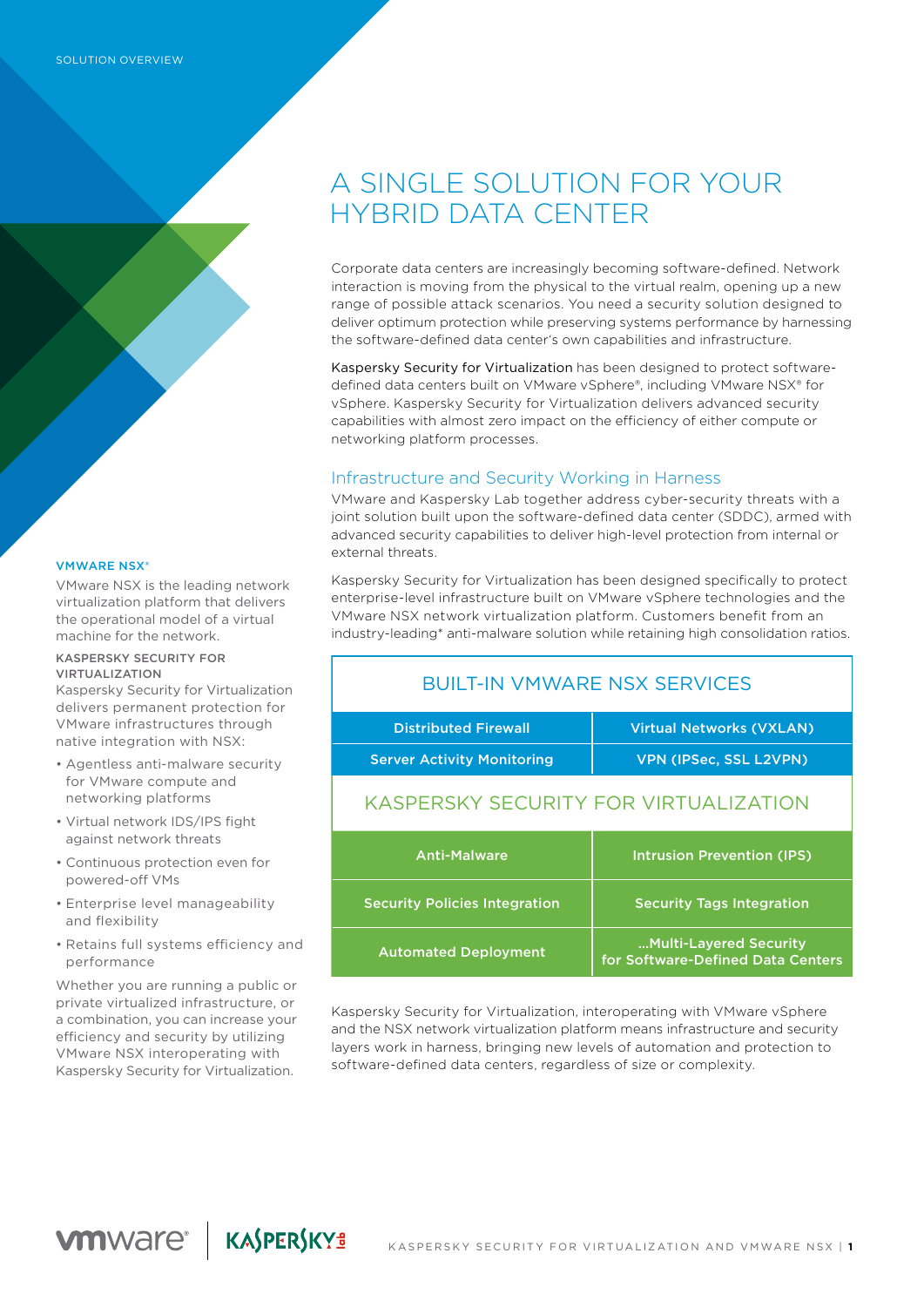#### KASPERSKY LAB

Kaspersky Lab is a global cybersecurity company founded in 1997. Kaspersky Lab's deep threat intelligence and security expertise is constantly transforming into security solutions and services to protect businesses, critical infrastructure, governments and consumers around the globe. The company's comprehensive security portfolio includes leading endpoint protection and a number of specialized security solutions and services to fight sophisticated and evolving digital threats. Over 400 million users are protected by Kaspersky Lab technologies. They help 270,000 corporate clients protect what matters most to them.

#### FITS ANY ENTERPRISE

Integrated solution makes sure that ROI of your virtualization projects remains on high levels.

- Improved operations through the automated deployment of security appliances
- Granular security capabilities delivered fast through security policies and security tags.
- Protective scanning even for powered-off VMs, thanks to the Full Infrastructure Scanning option.

See this solution in the VMware Solution Exchange.

www[.solutionexchange.vmware.com/](https://solutionexchange.vmware.com/store/companies/kaspersky-lab) [store/companies/kaspersky-lab](https://solutionexchange.vmware.com/store/companies/kaspersky-lab)

## Kaspersky Security for Virtualization – Complementing VMware NSX Security

- Infrastructure and security layers work together, allowing for new levels of automation for corporate software-defined data centers.
- Automated deployment for VMware NSX allows Kaspersky Lab's Security Virtual Machine (SVM) to 'pop up' automatically on the hypervisor.
- Security policy alignment means each VM receives precise security capabilities, as defined by corporate policies based on the VM's role.
- Integration with NSX Security Tags allows your software-defined data center to react in real time to security incidents, automatically reconfiguring the virtual infrastructure as necessary.

## Automated Security and Monitoring

- Full infrastructure scanning protects all VMs, whether they are online or offline, for even better security coverage right across your IT estate.
- Routine scanning of all VMs can be pre-scheduled at a granular level, so security tasks can be orchestrated according to your needs.
- Self-protection and advanced SNMP-based monitoring guarantees that the solution is always available, and able to provide detailed information for extra control.
- Native support for VMware vCenter Server® as well as NSX Manager means the security layer is always aware of any infrastructure changes.

## The Right Balance of Protection and Performance

- Award-winning anti-malware protection\* engineered for virtualization allows the offloading of file-scanning tasks from VMs onto a dedicated SVM for greater efficiency.
- Virtual Network Intrusion Detection and Prevention (IDS/IPS) works in agentless mode, shielding your entire virtualized infrastructure from network-based threats.
- Cache based optimization ensures that recently scanned files are not re-scanned during routine scanning.
- Security solution designed to scan both powered-on and powered-off virtual machines utilizing resource efficient approach.

## Superior Reliability and Manageability

- A single unified management console for virtual, physical and mobile devices means you can enforce consistent security policies across your entire IT estate.
- Deployment with no downtime allows installing security solution without a need to reboot any VMs or put the host server into maintenance mode.
- Intelligent scan task orchestration and automation eliminates any peaks in hypervisor resource consumption to preserve overall efficiency.
- Feature-rich reporting and monitoring makes it easier to manage and supervise security throughout the organization.

\* www[.usa.kaspersky.com/files/pdf/Kaspersky\\_Lab\\_TOP3\\_2016.pdf](http://usa.kaspersky.com/files/pdf/Kaspersky_Lab_TOP3_2016.pdf)